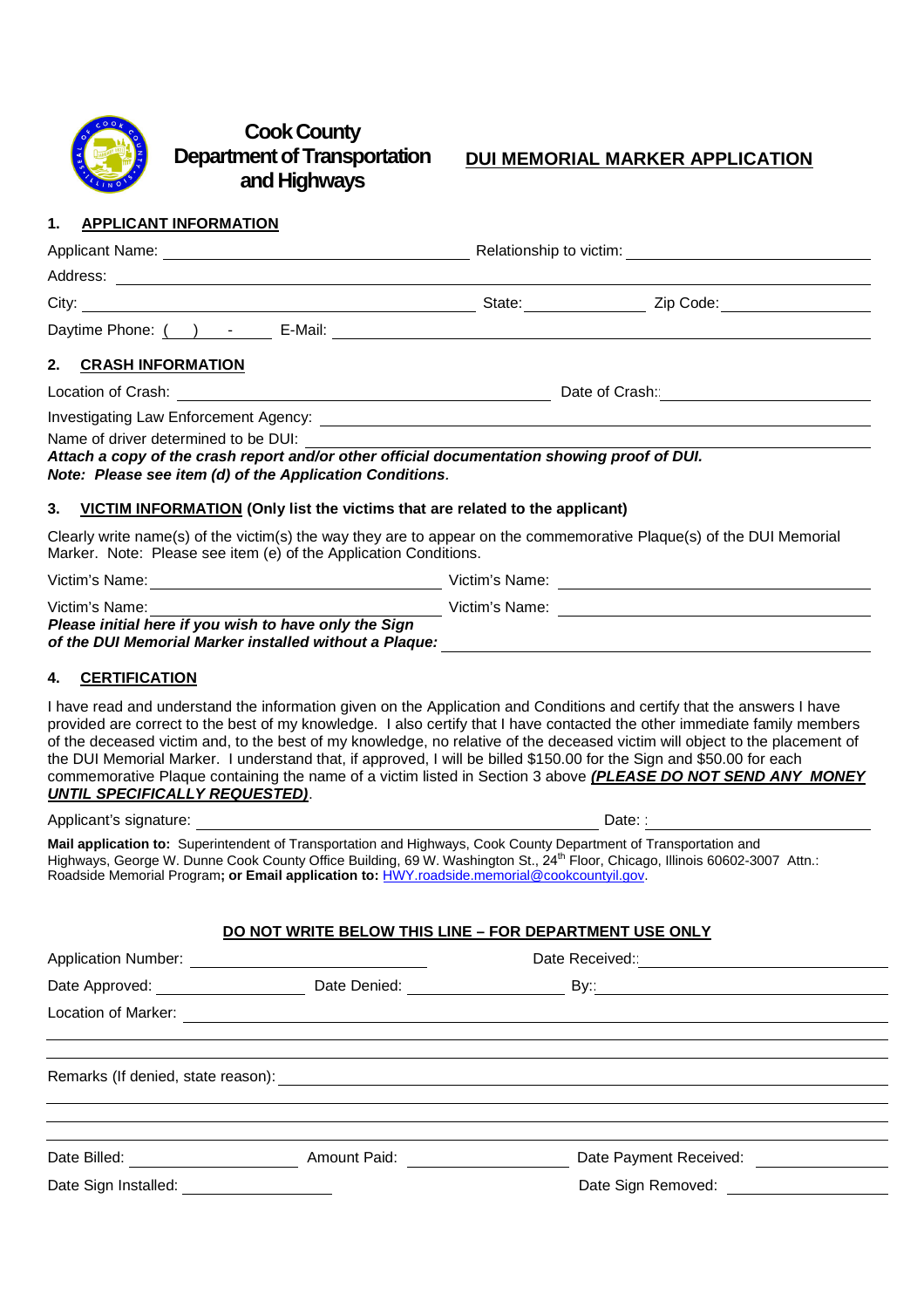## **DUI MEMORIAL MARKER APPLICATION CONDITIONS**

- a) This application is to be used only for fatal DUI crashes which occurred on highways under the jurisdiction and maintenance of the Cook County Department of Transportation and Highways (Department) for DUI crashes occurring on or after January 1, 1990. To confirm that the accident is within the jurisdiction and maintenance of the Department (highlighted in red), please follow the link [Cook County Highway System Map.](www.cookcountygov.com/taxonomy2/Highway%20Department/Downloads/cchd_system_map%2010-26-11.pdf)
- b) The applicant must be an immediate relative of the victim(s) listed in Section 3 on this application; and be related to the deceased, by marriage, blood, or adoption such as his or her spouse, son, daughter, mother, father, sister or brother; a stepmother, stepfather, stepson, stepdaughter, stepbrother, or stepsister of the deceased; or a person with whom the deceased was in a civil union or domestic partnership as recognized by a State or local law or ordinance.
- c) The request will be denied or DUI Memorial Marker removed if any immediate relative as listed above of any decedent involved in the crash objects in writing to the placement of the DUI Memorial Marker including the Sign or commemorative Plaque being applied for with this application; or if an applicant provides false or misleading information.
- d) Documentation showing the proof that the driver was DUI at the time of the crash may include but is not limited to: police/crash reports, official eyewitness reports, newspaper articles, documents and/or letters from the state's Attorney's office, court system, or department of corrections.
- e) A DUI Memorial Marker, including the Sign and commemorative Plaque, will not be installed for a deceased driver involved in a fatal crash who is shown by toxicology reports to have been in violation of State DUI law unless the immediate relatives as listed above of any other victim(s) killed in the crash consent in writing to the erection of the DUI Memorial Marker being applied for with this application. If this is the case, please attach signed approval letters from the other immediate relatives providing their consent.
- f) A DUI Memorial Marker consists of a Sign and any commemorative Plaque(s). The DUI Memorial Marker is a 36 in. (w) x 24 in. (h) Sign with the words "Please Don't Drink and Drive". It may be supplemented by one or more 36 in. (w) x 18 in. (h) commemorative Plaques mounted underneath the Sign with the legend "IN MEMORY OF (Name)" and the date of the crash. A separate commemorative Plaque will be used for each victim unless an entire family is memorialized. The lettering on both the Sign and the Plaque(s) is in white on a blue background. If the applicant wishes to have a DUI Memorial Marker installed without a commemorative Plaque, this should be noted under Section 3 of the application.
- g) A one-time fee for each DUI Memorial Marker of \$150.00 for each Sign installed and \$50.00 for each commemorative Plaque installed will be charged to the applicant to offset the cost of this program. **The fees will be billed at the time the application is approved by the Department and are not to be submitted until specifically requested**. Once the fee is paid for the DUI Memorial Marker, and the Sign and commemorative Plaque(s) are installed, they will be maintained for at least a 2-year period without any additional cost to the applicant, at which time they will be removed by the Department, and the Plaque(s) given to the applicant(s).
- h) The Department reserves the right to install a DUI Memorial Marker at a location other than the location of the crash or to relocate it due to restricted right-of-way, property owner complaints, interference with essential traffic control devices, safety concerns, or other restrictions. In such cases, the Department will notify the Applicant of an alternate location.
- i) A DUI Memorial Marker may memorialize more than one victim who died as a result of the same DUI-related crash. If one or more additional, unrelated DUI deaths subsequently occur in close proximity to an existing DUI Memorial Marker, the Department reserves the right to use the same DUI Memorial Marker to memorialize the subsequent death or deaths, by adding the names of the additional persons on additional commemorative Plaques below the Sign.
- j) The applicant agrees not to place or encourage the placement of flowers, pictures, or other items at the crash site or modify the DUI Memorial Marker including the Sign and commemorative Plaque(s) in any way.
- **k)** Applications, including proper documentation, may be submitted to the Roadside Memorial Coordinator by email at HWY.roadside.memorial@cookcountyil.gov; or by mailing it to:

**Mr. John Yonan, P.E. Superintendent of Transportation and Highways Cook County Department of Transportation and Highways Attention: Roadside Memorial Program George W. Dunne Cook County Office Building 69 W. Washington St., 24 th Floor Chicago, Illinois 60602-3007**